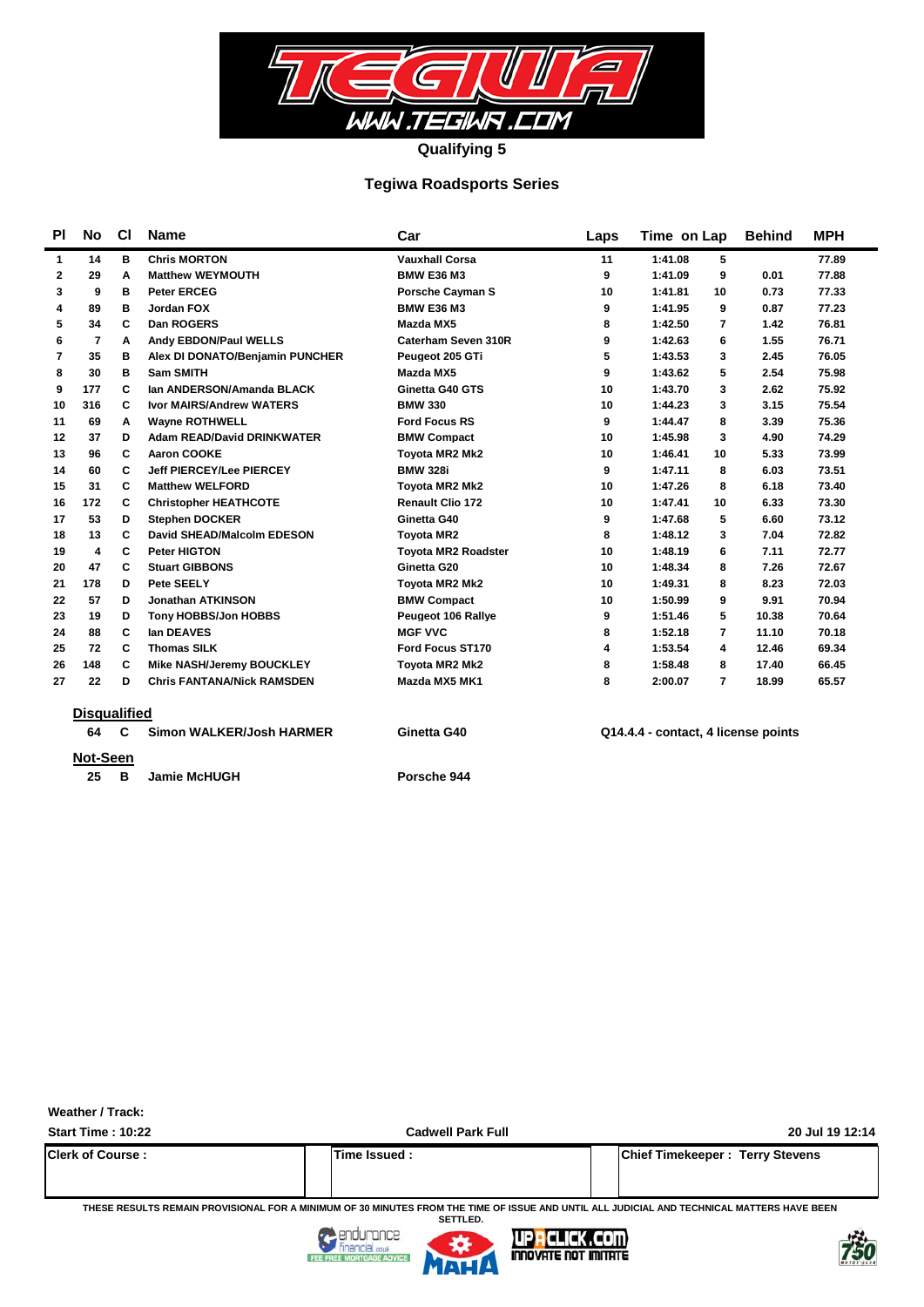# **Tegiwa Roadsports Series**

## **LAP TIMES - Qualifying 5**

| $\overline{\mathbf{4}}$ |     | <b>Peter HIGTON</b>                                                                                   |                                                                                                                                                                                                                                                                                                                                                                                                       |  |                                                           |  |                |                   |
|-------------------------|-----|-------------------------------------------------------------------------------------------------------|-------------------------------------------------------------------------------------------------------------------------------------------------------------------------------------------------------------------------------------------------------------------------------------------------------------------------------------------------------------------------------------------------------|--|-----------------------------------------------------------|--|----------------|-------------------|
|                         |     | Lap 1 2 3 4 5 6 7 8 9 10                                                                              |                                                                                                                                                                                                                                                                                                                                                                                                       |  |                                                           |  |                |                   |
|                         |     | 1   1:54.44   1:50.59   1:50.51   1:50.51   1:49.68   1:48.19   1:50.47   1:52.97   1:51.01   1:50.31 |                                                                                                                                                                                                                                                                                                                                                                                                       |  |                                                           |  |                |                   |
| $\overline{7}$          |     | <b>Andy EBDON</b>                                                                                     |                                                                                                                                                                                                                                                                                                                                                                                                       |  |                                                           |  |                |                   |
|                         |     | Lap 1 2 3 4 5 6 7 8 9                                                                                 |                                                                                                                                                                                                                                                                                                                                                                                                       |  |                                                           |  |                | 10                |
|                         |     | 1 2:07.74 1:59.58 1:53.14 1:44.59 1:45.62 1:42.63 3:05.45 1:56.93                                     |                                                                                                                                                                                                                                                                                                                                                                                                       |  |                                                           |  | 1:44.61        |                   |
| 9                       |     | <b>Peter ERCEG</b>                                                                                    |                                                                                                                                                                                                                                                                                                                                                                                                       |  |                                                           |  |                |                   |
|                         | Lap | $\sim$ 1                                                                                              |                                                                                                                                                                                                                                                                                                                                                                                                       |  | $2 \qquad 3 \qquad 4 \qquad 5 \qquad 6 \qquad 7 \qquad 8$ |  |                | $9 \t 10$         |
|                         |     | 1 2:08.91 1:53.68 2:01.40 1:47.00 1:44.49 1:42.88 1:43.49 1:45.34 1:42.20 1:41.81                     |                                                                                                                                                                                                                                                                                                                                                                                                       |  |                                                           |  |                |                   |
| 13                      |     | <b>David SHEAD</b>                                                                                    |                                                                                                                                                                                                                                                                                                                                                                                                       |  |                                                           |  |                |                   |
|                         |     | Lap 1 2 3 4 5 6 7 8                                                                                   |                                                                                                                                                                                                                                                                                                                                                                                                       |  |                                                           |  | $\overline{9}$ | $\blacksquare$ 10 |
|                         |     | 1   1:58.66   1:48.52   1:48.12   3:11.82   1:53.71   1:49.80   1:50.18   1:50.45                     |                                                                                                                                                                                                                                                                                                                                                                                                       |  |                                                           |  |                |                   |
| 14                      |     | <b>Chris MORTON</b>                                                                                   |                                                                                                                                                                                                                                                                                                                                                                                                       |  |                                                           |  |                |                   |
|                         |     | Lap 1 2 3 4 5 6 7 8 9 10                                                                              |                                                                                                                                                                                                                                                                                                                                                                                                       |  |                                                           |  |                |                   |
|                         |     | 1 2:02.89 1:54.70 1:43.36 1:41.16 1:41.08 1:44.30 1:43.87 1:44.95 1:41.31 1:41.83                     |                                                                                                                                                                                                                                                                                                                                                                                                       |  |                                                           |  |                |                   |
|                         |     | 11  1:44.66                                                                                           |                                                                                                                                                                                                                                                                                                                                                                                                       |  |                                                           |  |                |                   |
| 19                      |     | <b>Tony HOBBS</b>                                                                                     |                                                                                                                                                                                                                                                                                                                                                                                                       |  |                                                           |  |                |                   |
|                         |     | Lap 1 2 3 4 5 6 7 8                                                                                   |                                                                                                                                                                                                                                                                                                                                                                                                       |  |                                                           |  | $9^{\circ}$    | 10                |
|                         |     | 1   1:59.58   1:56.03   1:54.26   1:52.53   1:51.46   1:51.77   3:27.00   2:04.46   1:55.03           |                                                                                                                                                                                                                                                                                                                                                                                                       |  |                                                           |  |                |                   |
| 22                      |     | <b>Chris FANTANA</b>                                                                                  |                                                                                                                                                                                                                                                                                                                                                                                                       |  |                                                           |  |                |                   |
|                         |     | Lap 1 2 3 4 5 6 7 8                                                                                   |                                                                                                                                                                                                                                                                                                                                                                                                       |  |                                                           |  | 9              | 10 <sup>°</sup>   |
|                         |     | 1 2:09.36 2:01.78                                                                                     |                                                                                                                                                                                                                                                                                                                                                                                                       |  | 2:00.16 2:09.98 2:18.81 2:32.64 2:00.07 2:00.35           |  |                |                   |
| 29                      |     | <b>Matthew WEYMOUTH</b>                                                                               |                                                                                                                                                                                                                                                                                                                                                                                                       |  |                                                           |  |                |                   |
|                         |     | Lap 1                                                                                                 | $\overline{\mathbf{2}}$ and $\overline{\mathbf{2}}$ and $\overline{\mathbf{2}}$ and $\overline{\mathbf{2}}$ and $\overline{\mathbf{2}}$ and $\overline{\mathbf{2}}$ and $\overline{\mathbf{2}}$ and $\overline{\mathbf{2}}$ and $\overline{\mathbf{2}}$ and $\overline{\mathbf{2}}$ and $\overline{\mathbf{2}}$ and $\overline{\mathbf{2}}$ and $\overline{\mathbf{2}}$ and $\overline{\mathbf{2}}$ a |  | $3 \qquad 4 \qquad 5 \qquad 6 \qquad 7$                   |  | $8 - 1$<br>9   | 10 <sub>1</sub>   |
|                         |     | 1 2:05.63 2:03.15 1:56.02 1:45.69 3:10.24 1:50.86 1:41.61 1:42.06                                     |                                                                                                                                                                                                                                                                                                                                                                                                       |  |                                                           |  | 1:41.09        |                   |
| 30                      |     | <b>Sam SMITH</b>                                                                                      |                                                                                                                                                                                                                                                                                                                                                                                                       |  |                                                           |  |                |                   |
|                         |     | Lap 1 2 3 4 5 6 7 8 9                                                                                 |                                                                                                                                                                                                                                                                                                                                                                                                       |  |                                                           |  |                | $\overline{10}$   |
|                         |     | 1   1:58.37   1:51.90   1:48.08   1:44.15   1:43.62   1:44.40   1:46.01   3:09.94                     |                                                                                                                                                                                                                                                                                                                                                                                                       |  |                                                           |  | 1:49.53        |                   |
| 31                      |     | <b>Matthew WELFORD</b>                                                                                |                                                                                                                                                                                                                                                                                                                                                                                                       |  |                                                           |  |                |                   |
|                         |     | Lap 1 2 3 4 5 6 7 8 9 10                                                                              |                                                                                                                                                                                                                                                                                                                                                                                                       |  |                                                           |  |                |                   |
|                         |     | 1 2:00.23 1:54.69 1:48.82 1:52.95 1:48.10 1:50.10 1:48.05 1:47.26 1:47.95 1:48.51                     |                                                                                                                                                                                                                                                                                                                                                                                                       |  |                                                           |  |                |                   |
| 34                      |     | Dan ROGERS                                                                                            |                                                                                                                                                                                                                                                                                                                                                                                                       |  |                                                           |  |                |                   |
|                         |     | Lap 1 2 3 4 5 6 7 8                                                                                   |                                                                                                                                                                                                                                                                                                                                                                                                       |  |                                                           |  | $9^{\circ}$    | 10                |
|                         |     | 1 2:09.59 6:14.66 1:51.51 1:46.54 1:42.77 1:43.98 1:42.50 1:44.64                                     |                                                                                                                                                                                                                                                                                                                                                                                                       |  |                                                           |  |                |                   |
| 35                      |     | <b>Alex DI DONATO</b>                                                                                 |                                                                                                                                                                                                                                                                                                                                                                                                       |  |                                                           |  |                |                   |
|                         | Lap | 1 2 3 4 5 6 7                                                                                         |                                                                                                                                                                                                                                                                                                                                                                                                       |  |                                                           |  | 9<br>$8 - 1$   | $\sim$ 10         |
|                         |     | 1   1:46.96   1:45.87   1:43.53   3:55.01   1:50.35                                                   |                                                                                                                                                                                                                                                                                                                                                                                                       |  |                                                           |  |                |                   |
| 37                      |     | <b>Adam READ</b>                                                                                      |                                                                                                                                                                                                                                                                                                                                                                                                       |  |                                                           |  |                |                   |
|                         |     | Lap 1 2 3 4 5 6 7 8 9 10                                                                              |                                                                                                                                                                                                                                                                                                                                                                                                       |  |                                                           |  |                |                   |
|                         |     | 1 2:05.49 1:46.65 1:45.98 1:59.89 1:57.36 1:48.46 1:46.35 1:46.72                                     |                                                                                                                                                                                                                                                                                                                                                                                                       |  |                                                           |  |                | 1:46.93  1:47.41  |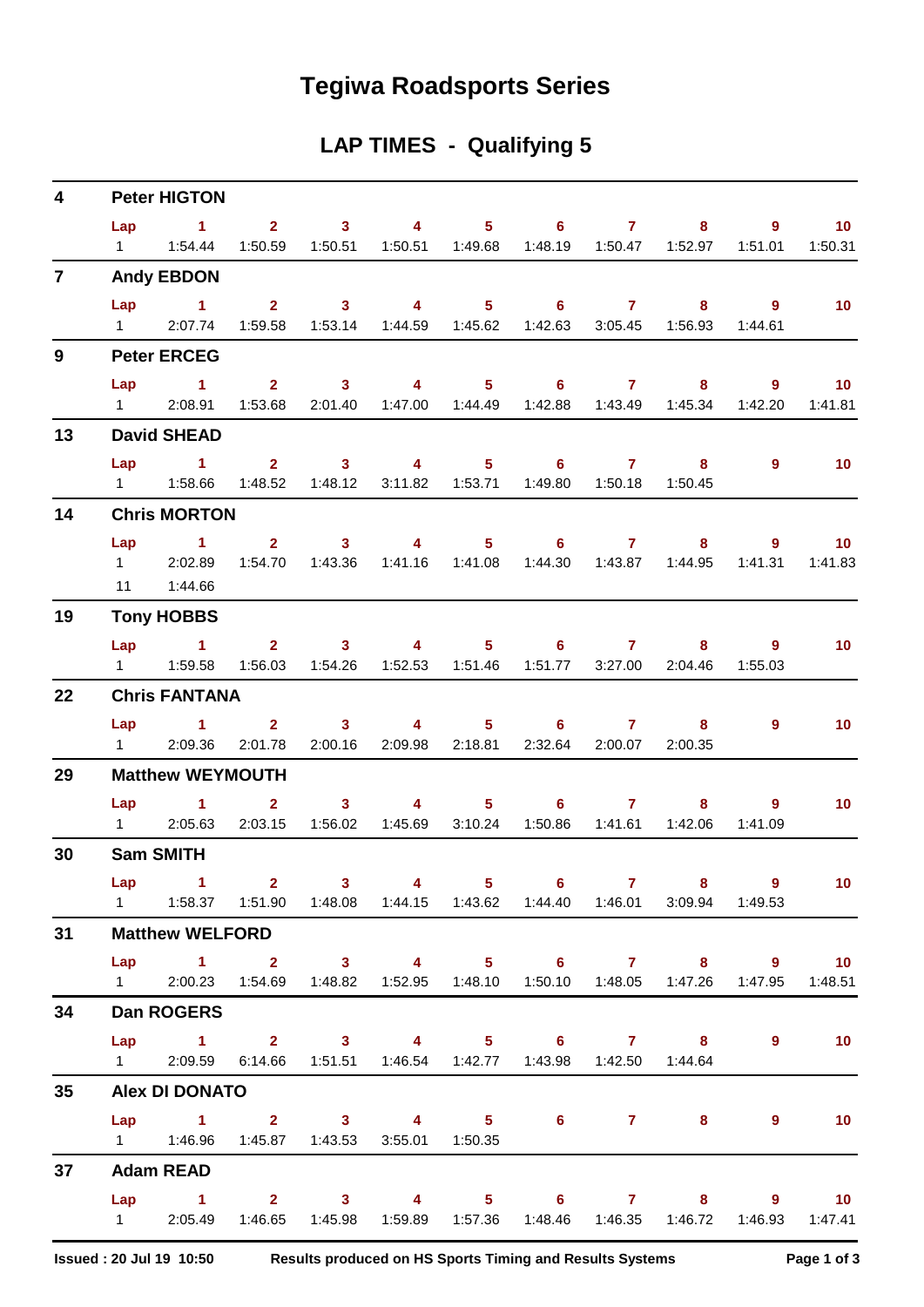| 47  |                | <b>Stuart GIBBONS</b>                                                                                     |                |                                                                                                                                                                                                                                                                                                                                                                                                                         |                                               |                                   |                                                      |                                   |                           |                                   |                            |
|-----|----------------|-----------------------------------------------------------------------------------------------------------|----------------|-------------------------------------------------------------------------------------------------------------------------------------------------------------------------------------------------------------------------------------------------------------------------------------------------------------------------------------------------------------------------------------------------------------------------|-----------------------------------------------|-----------------------------------|------------------------------------------------------|-----------------------------------|---------------------------|-----------------------------------|----------------------------|
|     | Lap            | $\sim$ 1.                                                                                                 |                | $2 \t 3 \t 4$                                                                                                                                                                                                                                                                                                                                                                                                           |                                               |                                   | $5 \t\t 6 \t\t 7$                                    |                                   |                           | 9                                 | 10 <sub>1</sub>            |
|     | $1 \quad \Box$ |                                                                                                           |                | 2:06.91  1:56.41  1:55.08  1:53.13  1:48.82  1:50.35  1:48.92  1:48.34                                                                                                                                                                                                                                                                                                                                                  |                                               |                                   |                                                      |                                   |                           | 1:49.98                           | 1:49.36                    |
| 53  |                | <b>Stephen DOCKER</b>                                                                                     |                |                                                                                                                                                                                                                                                                                                                                                                                                                         |                                               |                                   |                                                      |                                   |                           |                                   |                            |
|     |                | $Lap$ 1 2                                                                                                 |                | $\overline{\mathbf{3}}$                                                                                                                                                                                                                                                                                                                                                                                                 | $\overline{4}$                                |                                   | $5 \t\t 6 \t\t 7 \t\t 8$                             |                                   |                           | $\overline{9}$                    | 10                         |
|     | $1 \quad \Box$ |                                                                                                           |                | 1:59.56  1:54.24  1:48.39  1:47.86  1:47.68  1:48.21  1:48.23  2:58.46                                                                                                                                                                                                                                                                                                                                                  |                                               |                                   |                                                      |                                   |                           | 2:04.82                           |                            |
| 57  |                | <b>Jonathan ATKINSON</b>                                                                                  |                |                                                                                                                                                                                                                                                                                                                                                                                                                         |                                               |                                   |                                                      |                                   |                           |                                   |                            |
|     | Lap            | $\blacktriangleleft$<br>1   1:57.47   1:52.13   1:57.97   1:55.77   1:51.31   1:51.09   2:07.91   1:55.40 | 2 <sup>1</sup> | 3 <sup>1</sup>                                                                                                                                                                                                                                                                                                                                                                                                          | $\sim$ 4 $\sim$                               |                                   | $5 - 1$                                              | $6 \qquad \qquad 7 \qquad \qquad$ | 8                         | $9^{\circ}$<br>1:50.99            | 10 <sub>1</sub><br>2:02.14 |
|     |                |                                                                                                           |                |                                                                                                                                                                                                                                                                                                                                                                                                                         |                                               |                                   |                                                      |                                   |                           |                                   |                            |
| 60  |                | <b>Jeff PIERCEY</b>                                                                                       |                |                                                                                                                                                                                                                                                                                                                                                                                                                         |                                               |                                   |                                                      |                                   |                           |                                   |                            |
|     | Lap            | $1 \qquad 2 \qquad 3 \qquad 4 \qquad 5 \qquad 6 \qquad 7$<br>1 2:13.25 2:03.44                            |                | 3:58.56                                                                                                                                                                                                                                                                                                                                                                                                                 |                                               |                                   |                                                      |                                   |                           | $9^{\circ}$<br>$8 - 1$<br>1:48.90 | 10 <sub>1</sub>            |
| 64  |                | <b>Simon WALKER</b>                                                                                       |                |                                                                                                                                                                                                                                                                                                                                                                                                                         |                                               |                                   |                                                      |                                   |                           |                                   |                            |
|     | Lap            | $\sim$ 1.1                                                                                                |                | $2 \qquad \qquad 3$                                                                                                                                                                                                                                                                                                                                                                                                     | $\sim$ 4 and $\sim$ 4 and $\sim$ 4 and $\sim$ |                                   | $5 \t\t 6 \t\t 7$                                    |                                   | 8                         | $\overline{9}$                    | 10 <sub>1</sub>            |
|     |                |                                                                                                           |                |                                                                                                                                                                                                                                                                                                                                                                                                                         |                                               |                                   | 1:56.89  1:52.35  2:56.79  2:05.95  1:47.42  2:08.52 |                                   |                           |                                   |                            |
| 69  |                | <b>Wayne ROTHWELL</b>                                                                                     |                |                                                                                                                                                                                                                                                                                                                                                                                                                         |                                               |                                   |                                                      |                                   |                           |                                   |                            |
|     |                | Lap 1                                                                                                     | $\mathbf{2}$   | 3 <sup>7</sup>                                                                                                                                                                                                                                                                                                                                                                                                          | $\sim$ 4 and $\sim$                           | $5 -$                             |                                                      | $6 \qquad \qquad 7 \qquad \qquad$ | 8                         | $9^{\circ}$                       | 10 <sub>1</sub>            |
|     |                | 1 2:02.96 1:50.56 1:47.88                                                                                 |                |                                                                                                                                                                                                                                                                                                                                                                                                                         | 1:50.16  1:48.00                              |                                   |                                                      |                                   | 1:57.42  1:47.46  1:44.47 | 1:47.27                           |                            |
| 72  |                | <b>Thomas SILK</b>                                                                                        |                |                                                                                                                                                                                                                                                                                                                                                                                                                         |                                               |                                   |                                                      |                                   |                           |                                   |                            |
|     | Lap            | $\sim$ 1                                                                                                  |                | $2 \t 3$                                                                                                                                                                                                                                                                                                                                                                                                                | $\overline{4}$                                |                                   | $5^{\circ}$<br>$6^{\circ}$                           | 7 <sup>7</sup>                    | 8                         | 9                                 | 10 <sub>1</sub>            |
|     |                | 1 2:08.05 2:02.85 1:54.12 1:53.54                                                                         |                |                                                                                                                                                                                                                                                                                                                                                                                                                         |                                               |                                   |                                                      |                                   |                           |                                   |                            |
| 88  |                | lan DEAVES                                                                                                |                |                                                                                                                                                                                                                                                                                                                                                                                                                         |                                               |                                   |                                                      |                                   |                           |                                   |                            |
|     |                | $Lap$ 1                                                                                                   |                | 2 3 4 5 6 7 8                                                                                                                                                                                                                                                                                                                                                                                                           |                                               |                                   |                                                      |                                   |                           | 9                                 | 10 <sup>°</sup>            |
|     |                | 1 2:08.56                                                                                                 | 2:13.85        |                                                                                                                                                                                                                                                                                                                                                                                                                         | 2:00.74  1:53.23  4:00.82                     |                                   |                                                      | 2:05.37  1:52.18  1:55.14         |                           |                                   |                            |
| 89  |                | <b>Jordan FOX</b>                                                                                         |                |                                                                                                                                                                                                                                                                                                                                                                                                                         |                                               |                                   |                                                      |                                   |                           |                                   |                            |
|     |                | Lap 1<br>1   1:52.30   3:51.20   1:49.32   1:44.34   1:43.72   1:47.22   1:44.27   1:42.27   1:41.95      |                | 3 <sup>7</sup><br>$\overline{\mathbf{2}}$ and $\overline{\mathbf{2}}$ and $\overline{\mathbf{2}}$ and $\overline{\mathbf{2}}$ and $\overline{\mathbf{2}}$ and $\overline{\mathbf{2}}$ and $\overline{\mathbf{2}}$ and $\overline{\mathbf{2}}$ and $\overline{\mathbf{2}}$ and $\overline{\mathbf{2}}$ and $\overline{\mathbf{2}}$ and $\overline{\mathbf{2}}$ and $\overline{\mathbf{2}}$ and $\overline{\mathbf{2}}$ a |                                               | $\overline{4}$ and $\overline{4}$ | $5 - 5$<br>$6^{\circ}$                               |                                   | $7 \quad \circ$           | $8 - 1$<br>9                      | 10 <sup>°</sup>            |
| 96  |                | <b>Aaron COOKE</b>                                                                                        |                |                                                                                                                                                                                                                                                                                                                                                                                                                         |                                               |                                   |                                                      |                                   |                           |                                   |                            |
|     |                | Lap 1 2 3 4 5 6 7 8 9 10                                                                                  |                |                                                                                                                                                                                                                                                                                                                                                                                                                         |                                               |                                   |                                                      |                                   |                           |                                   |                            |
|     |                | 1 2:04.03 2:00.12 1:53.15 1:48.88 1:52.93 1:47.36 1:51.72 1:48.55 1:51.88 1:46.41                         |                |                                                                                                                                                                                                                                                                                                                                                                                                                         |                                               |                                   |                                                      |                                   |                           |                                   |                            |
| 148 |                | <b>Mike NASH</b>                                                                                          |                |                                                                                                                                                                                                                                                                                                                                                                                                                         |                                               |                                   |                                                      |                                   |                           |                                   |                            |
|     |                | Lap 1 2 3 4 5 6 7 8                                                                                       |                |                                                                                                                                                                                                                                                                                                                                                                                                                         |                                               |                                   |                                                      |                                   |                           |                                   | $9$ 10                     |
|     |                | 1  2:15.70  2:08.64  2:06.25  2:04.99  2:03.81  4:49.95  2:07.28  1:58.48                                 |                |                                                                                                                                                                                                                                                                                                                                                                                                                         |                                               |                                   |                                                      |                                   |                           |                                   |                            |
| 172 |                | <b>Christopher HEATHCOTE</b>                                                                              |                |                                                                                                                                                                                                                                                                                                                                                                                                                         |                                               |                                   |                                                      |                                   |                           |                                   |                            |
|     |                | Lap 1 2 3 4 5 6 7 8 9 10                                                                                  |                |                                                                                                                                                                                                                                                                                                                                                                                                                         |                                               |                                   |                                                      |                                   |                           |                                   |                            |
|     |                | 1 2:04.96 1:56.82 1:53.93 1:50.58 1:50.33 1:48.41 1:48.37 1:48.81 1:47.60 1:47.41                         |                |                                                                                                                                                                                                                                                                                                                                                                                                                         |                                               |                                   |                                                      |                                   |                           |                                   |                            |
| 177 |                | lan ANDERSON                                                                                              |                |                                                                                                                                                                                                                                                                                                                                                                                                                         |                                               |                                   |                                                      |                                   |                           |                                   |                            |
|     |                | Lap 1 2 3 4 5 6 7 8 9 10                                                                                  |                |                                                                                                                                                                                                                                                                                                                                                                                                                         |                                               |                                   |                                                      |                                   |                           |                                   |                            |
|     |                | 1   1:50.20   1:45.36   1:43.70   1:47.18   2:02.80   1:59.71   3:08.70   1:52.65   1:45.44   1:51.04     |                |                                                                                                                                                                                                                                                                                                                                                                                                                         |                                               |                                   |                                                      |                                   |                           |                                   |                            |
| 178 |                | <b>Pete SEELY</b>                                                                                         |                |                                                                                                                                                                                                                                                                                                                                                                                                                         |                                               |                                   |                                                      |                                   |                           |                                   |                            |
|     |                | Lap 1 2 3 4 5 6 7 8 9 10                                                                                  |                |                                                                                                                                                                                                                                                                                                                                                                                                                         |                                               |                                   |                                                      |                                   |                           |                                   |                            |
|     |                | 1   1:56.27   1:52.56   2:03.39   1:57.52   1:49.73   1:54.89   1:50.89   1:49.31                         |                |                                                                                                                                                                                                                                                                                                                                                                                                                         |                                               |                                   |                                                      |                                   |                           |                                   | 1:54.55   1:54.65          |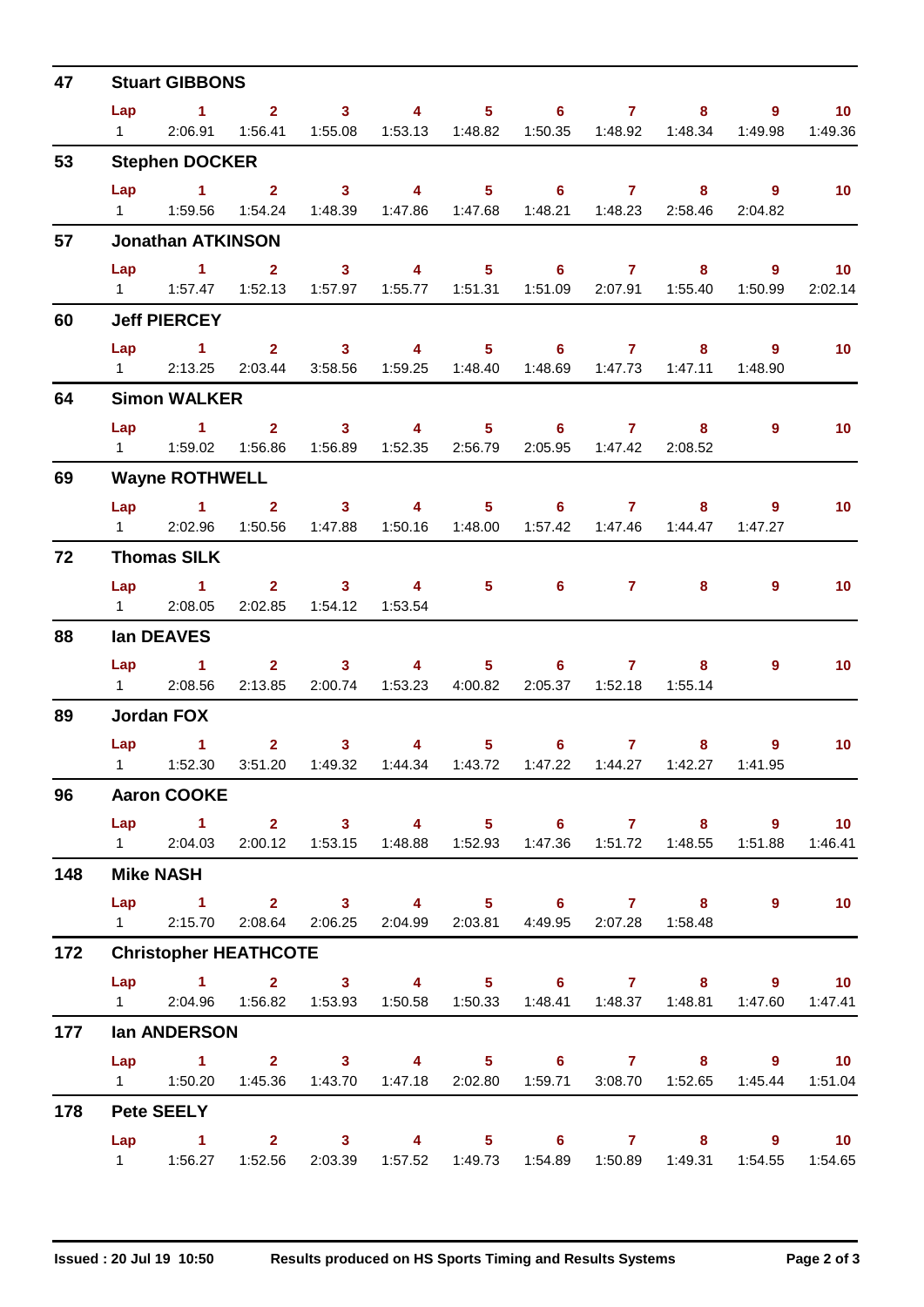|  | 316 Ivor MAIRS           |  |                                                                                                   |  |  |  |
|--|--------------------------|--|---------------------------------------------------------------------------------------------------|--|--|--|
|  | Lap 1 2 3 4 5 6 7 8 9 10 |  |                                                                                                   |  |  |  |
|  |                          |  | 1:50.57   1:45.22   1:44.23   1:45.73   1:50.85   1:47.84   3:09.60   2:04.51   1:51.91   1:50.30 |  |  |  |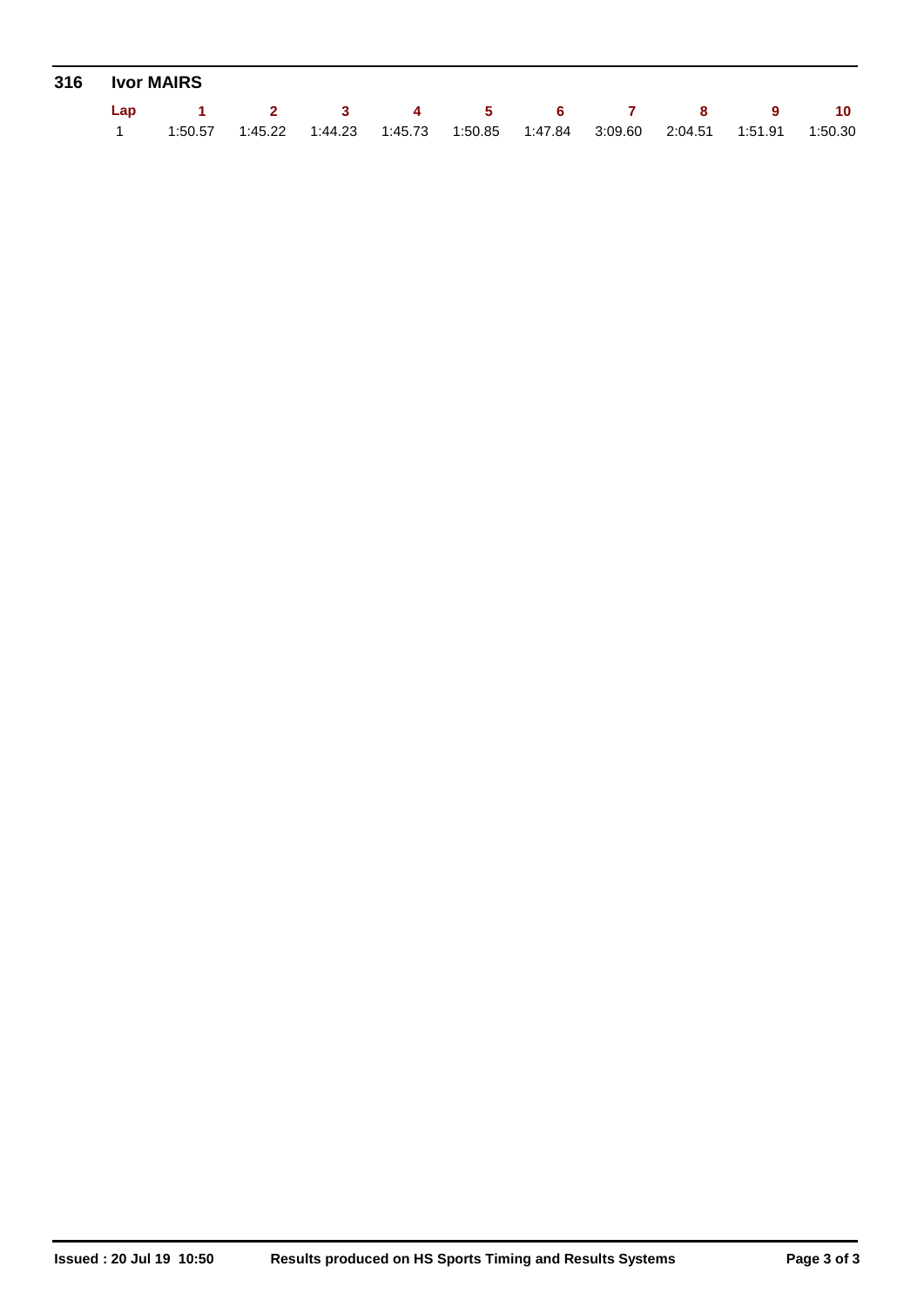# **RACE GR**

## **Tegiwa Roadsports Series**

**Race 6**

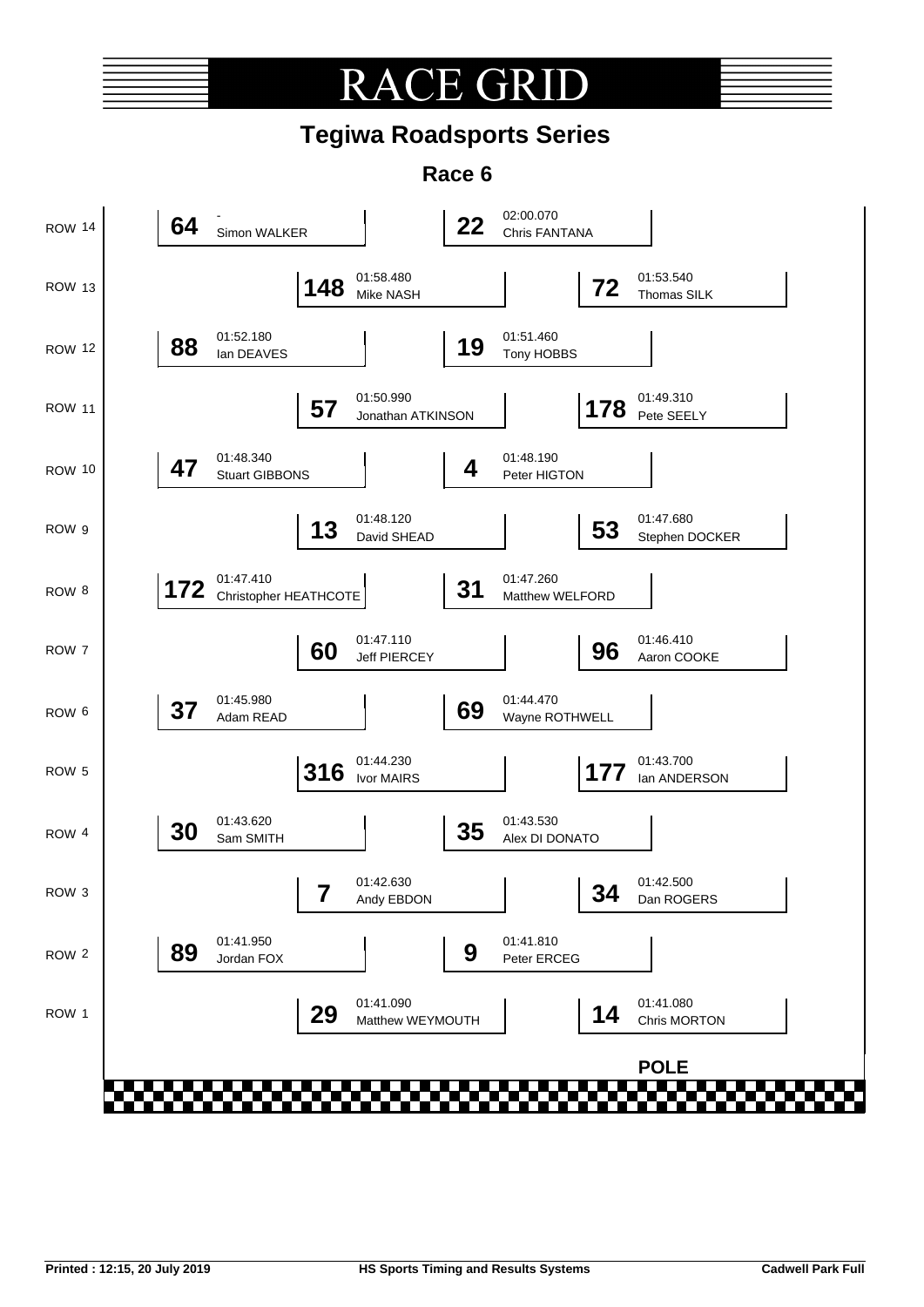

**Provisional Results - Race 6**

### **Tegiwa Roadsports Series**

| ΡI | No                    | <b>CI</b> | Name                                      | Car                        | Laps           | <b>Time</b>                     |            | Behind MPH Best Lap on MPH |    |           |
|----|-----------------------|-----------|-------------------------------------------|----------------------------|----------------|---------------------------------|------------|----------------------------|----|-----------|
| 1  | 9                     | в         | <b>Peter ERCEG</b>                        | Porsche Cavman S           | 15             | 26:02.49                        |            | 75.58 1:40.83              | 11 | 78.08     |
| 2  | 29                    | A         | <b>Matthew WEYMOUTH</b>                   | <b>BMW E36 M3</b>          | 15             | 27:10.51                        | 1:08.02    | 72.43 1:40.72              | 8  | 78.17     |
| 3  | 89                    | в         | Jordan FOX                                | <b>BMW E36 M3</b>          | 15             | 27:24.76                        | 1:22.27    | 71.80 1:42.65              | 13 | 76.70     |
| 4  | 7                     | Α         | <b>Andy EBDON/Paul WELLS</b>              | Caterham Seven 310R        | 15             | 27:45.45                        | 1:42.96    | 70.91 1:42.11              | 10 | 77.11     |
| 5  | 316                   | C         | <b>Ivor MAIRS/Andrew WATERS</b>           | <b>BMW 330</b>             | 15             | 28:19.42                        | 2:16.93    | 69.49 1:44.68              | 8  | 75.21     |
| 6  | 37                    | D         | <b>Adam READ/David DRINKWATER</b>         | <b>BMW Compact</b>         | 15             | 28:19.74                        | 2:17.25    | 69.48 1:45.73              | 6  | 74.47     |
| 7  | 34                    | C         | Dan ROGERS                                | Mazda MX5                  | 15             | 28:22.44                        | 2:19.95    | 69.37 1:45.65              | 6  | 74.52     |
| 8  | 96                    | C         | <b>Aaron COOKE</b>                        | <b>Tovota MR2 Mk2</b>      | 15             | 28:27.10                        | 2:24.61    | 69.18 1:46.46              | 15 | 73.95     |
| 9  | 31                    | C         | <b>Matthew WELFORD</b>                    | <b>Tovota MR2 Mk2</b>      | 15             | 28:57.05                        | 2:54.56    | 67.99 1:47.56              | 11 | 73.20     |
| 10 | 4                     | C         | <b>Peter HIGTON</b>                       | <b>Tovota MR2 Roadster</b> | 14             | 27:24.23                        | 1 Lap      | 67.04 1:48.86              | 10 | 72.32     |
| 11 | 53                    | D         | <b>Stephen DOCKER</b>                     | Ginetta G40                | 14             | 27:28.33                        | 1 Lap      | 66.87 1:47.66              | 14 | 73.13     |
| 12 | 13                    | C         | David SHEAD/Malcolm EDESON                | <b>Tovota MR2</b>          | 14             | 27:37.46                        | 1 Lap      | 66.50 1:48.43              | 11 | 72.61     |
| 13 | 47                    | C         | <b>Stuart GIBBONS</b>                     | Ginetta G20                | 14             | 27:39.46                        | 1 Lap      | 66.42 1:49.23              | 9  | 72.08     |
| 14 | 78                    | D         | <b>Pete SEELY</b>                         | <b>Tovota MR2 Mk2</b>      | 14             | 27:41.15                        | 1 Lap      | 66.35 1:48.47              | 13 | 72.58     |
| 15 | 19                    | D         | <b>Tony HOBBS/Jon HOBBS</b>               | <b>Peugeot 106 Rallve</b>  | 14             | 28:05.73                        | 1 Lan      | 65.39 1:51.31              | 10 | 70.73     |
| 16 | 57                    | D         | Jonathan ATKINSON                         | <b>BMW Compact</b>         | 14             | 28:20.66                        | 1 Lan      | 64.81 1:51.32              | 10 | 70.73     |
| 17 | 64                    | C         | <b>Simon WALKER/Josh HARMER</b>           | Ginetta G40                | 14             | 28:21.59                        | 1 Lap      | 64.78 1:46.27              | 13 | 74.09     |
| 18 | 88                    | C         | lan DEAVES                                | <b>MGF VVC</b>             | 14             | 28:21.70                        | 1 Lan      | 64.77 1:51.02              | 6  | 70.92     |
| 19 | 72                    | C         | <b>Thomas SILK</b>                        | <b>Ford Focus ST170</b>    | 14             | 28:36.18                        | 1 Lap      | 64.23 1:51.63              | 14 | 70.53     |
| 20 | 22                    | D         | <b>Chris FANTANA/Nick RAMSDEN</b>         | Mazda MX5 MK1              | 13             | 28:07.24                        | 2 Laps     | 60.66 1:57.53              | 13 | 66.99     |
| 21 | 148                   | C         | <b>Mike NASH/Jeremy BOUCKLEY</b>          | Tovota MR2 Mk2             | 13             | 28:20.09                        | 2 Laps     | 60.20 1:57.37              | 12 | 67.08     |
|    | <b>Not-Classified</b> |           |                                           |                            |                |                                 |            |                            |    |           |
|    | 30                    | в         | <b>Sam SMITH</b>                          | Mazda MX5                  | 13             | 24:08.57                        | <b>DNF</b> | 70.66 1:42.66              | 8  | 76.69     |
|    | 14                    | B         | <b>Chris MORTON</b>                       | <b>Vauxhall Corsa</b>      | 11             | 18:57.55                        | <b>DNF</b> | 76.13 1:41.22              | 10 | 77.78     |
|    | 172                   | C         | <b>Christopher HEATHCOTE</b>              | <b>Renault Clio 172</b>    | $\overline{7}$ | 13:02.30                        | <b>DNF</b> | 70.45 1:47.71              | 5  | 73.10     |
|    | 177                   | C         | Ian ANDERSON/Amanda<br><b>BLACK</b>       | Ginetta G40 GTS            | 5              | 9:12.37                         | <b>DNF</b> | 71.27 1:45.32              | 4  | 74.76     |
|    | <b>Disqualified</b>   |           |                                           |                            |                |                                 |            |                            |    |           |
|    | 35                    | в         | Alex DI DONATO/Benjamin<br><b>PUNCHER</b> | Peugeot 205 GTi            |                | Not running at time of red flag |            |                            |    |           |
|    | <b>Non-Starters</b>   |           |                                           |                            |                |                                 |            |                            |    |           |
|    | 60                    | C         | <b>Jeff PIERCEY/Lee PIERCEY</b>           | <b>BMW 328i</b>            |                |                                 |            |                            |    |           |
|    | 69                    | A         | <b>Wayne ROTHWELL</b>                     | <b>Ford Focus RS</b>       |                |                                 |            |                            |    |           |
|    | <b>Fastest Lap</b>    |           |                                           |                            |                |                                 |            |                            |    |           |
|    | 29                    | Α         | <b>Matthew WEYMOUTH</b>                   | <b>BMW E36 M3</b>          |                |                                 |            | 1:40.72                    | 8  | 78.17     |
|    | 9                     | в         | <b>Peter ERCEG</b>                        | <b>Porsche Cayman S</b>    |                |                                 |            | 1:40.83                    | 11 | 78.08     |
|    | 316                   | С         | <b>Ivor MAIRS/Andrew WATERS</b>           | <b>BMW 330</b>             |                |                                 |            | 1:44.68                    | 8  | 75.21     |
|    | 37                    | D         | <b>Adam READ/David</b>                    | <b>BMW Compact</b>         |                |                                 |            | 1:45.73                    | 6  | 74.47 Rec |

| Weather / Track: | Drying |
|------------------|--------|
|------------------|--------|

**DRINKWATER**

| <b>Start Time: 15:55</b> | Cadwell Park Full | 20 Jul 19 16:50                           |
|--------------------------|-------------------|-------------------------------------------|
| <b>Clerk of Course:</b>  | Time Issued       | Chief Timekeeper:<br><b>Terry Stevens</b> |

**THESE RESULTS REMAIN PROVISIONAL FOR A MINIMUM OF 30 MINUTES FROM THE TIME OF ISSUE AND UNTIL ALL JUDICIAL AND TECHNICAL MATTERS HAVE BEEN SETTLED.**



FEE



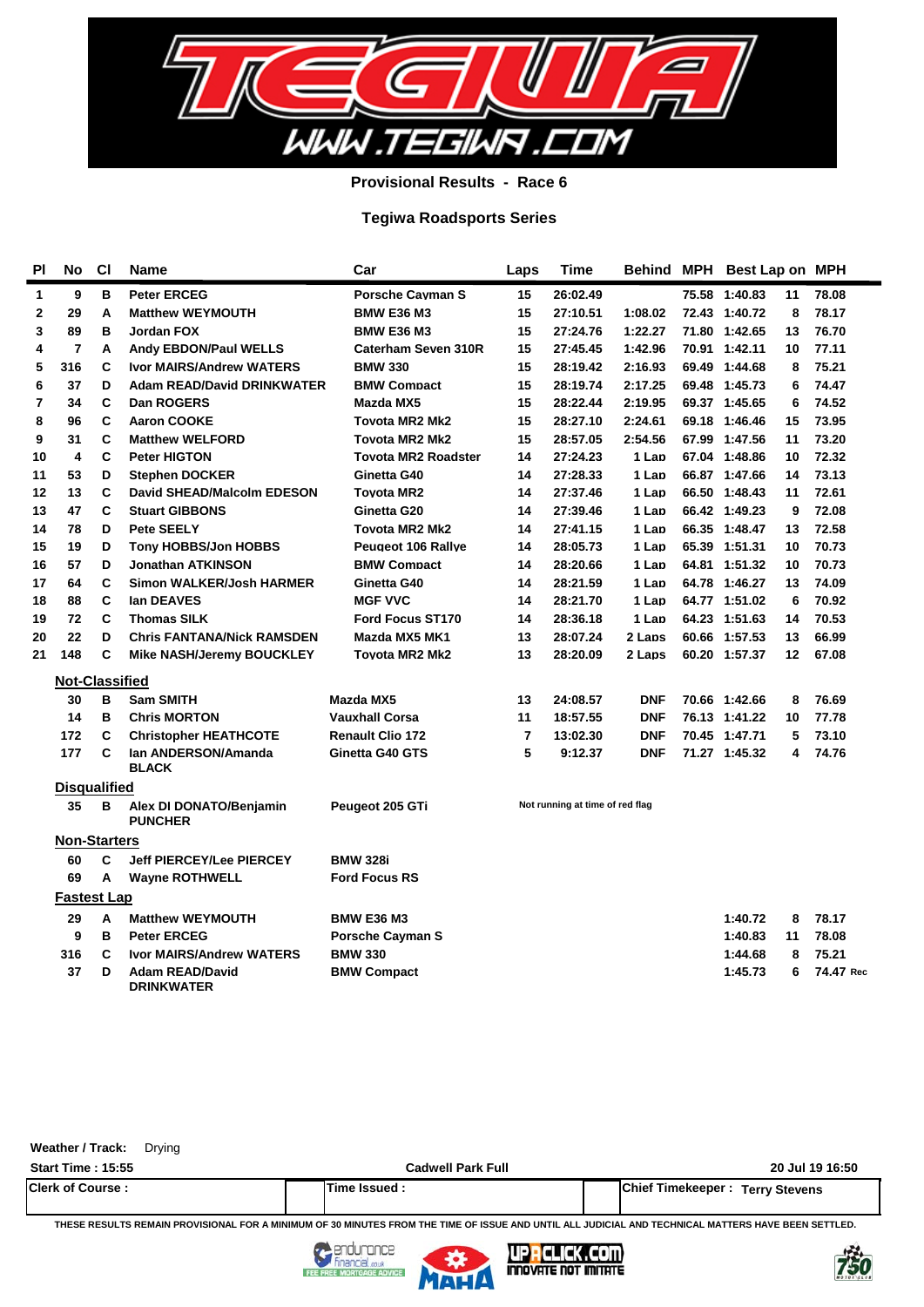# Lap Chart Tegiwa Roadsports Series - Race 6

|    | Lap 1       |              | Lap <sub>2</sub> |     | Lap <sub>3</sub> |              | Lap <sub>4</sub> |    | Lap <sub>5</sub> |    | Lap6            |    | Lap <sub>7</sub> |    | Lap <sub>8</sub> |    | Lap <sub>9</sub> |    | Lap <sub>10</sub> |
|----|-------------|--------------|------------------|-----|------------------|--------------|------------------|----|------------------|----|-----------------|----|------------------|----|------------------|----|------------------|----|-------------------|
| No | Time        | No           | Time             | No  | Time             | No           | Time             | No | Time             | No | Time            | No | Time             | No | Time             | No | Time             | No | Time              |
|    | 29 1:52.66  | 29           | 3:35.10          | 29  | 5:16.71          | 29           | 6:58.23          |    | 29 8:39.71       |    | 29 10:21.43     |    | 29 12:02.59      | 29 | 13:43.31         |    | 29 15:24.62      |    | 29 17:07.05       |
|    | 14 1:52.66  |              | 14 3:36.38       | 14  | 5:19.00          | 14           | 7:00.65          |    | 148 8:40.20 *1   |    | 14 10:26.98     |    | 64 12:10.98 *1   |    | 14 13:52.48      |    | 14 15:34.13      |    | 19 17:13.09 *1    |
| 9. | 1:55.06     | 9            | 3:40.80          | 9   | 5.25.08          | 9            | 7:08.64          |    | 14 8:42.15       |    | 9 10:36.02      |    | 14 12:11.18      | 9. | 14:03.42         |    | 72 15:36.58 *1   |    | 57 17:13.72 *1    |
| 89 | 1:55.72     | 89           | 3:41.49          | 89  | 5:25.78          | 89           | 7:09.57          | 9  | 8:51.85          |    | 89 10:37.39     |    | 9 12:20.19       | 89 | 14:03.81         | 9  | 15:45.59         |    | 14 17:15.35       |
|    | 69 1:56.14  | $\mathbf{7}$ | 3:41.89          | 35  | 5:26.01          | 35           | 7:09.87          | 89 | 8:53.94          |    | 22 10:37.84 *1  |    | 89 12:20.62      | 35 | 14:07.13         |    | 35 15:49.22      |    | 88 17:15.52 *1    |
|    | 7 1:56.73   |              | 35 3:42.41       |     | 5:27.29          | $\mathbf{7}$ | 7:10.70          |    | 35 8:54.54       |    | 35 10:38.50     |    | 35 12:21.70      |    | 64 14:09.08 *1   |    | 7 15:53.90       |    | 9 17:29.12        |
|    | 35 1:57.01  |              | 34 3:46.16       | 30  | 5:30.70          | 30           | 7:14.51          | 7  | 8:55.75          |    | 7 10:40.83      |    | 7 12:27.47       |    | 7 14:10.50       |    | 30 15:55.28      |    | 72 17:30.41 *1    |
|    | 34 1:58.63  |              | 30 3:46.32       | 34  | 5:32.98          |              | 316 7:18.49      | 30 | 8:58.22          |    | 30 10:43.90     |    | 30 12:28.54      |    | 30 14:11.20      |    | 64 16:06.03 *1   |    | 35 17:30.93       |
|    | 30 1:58.76  |              | 316 3:47.94      |     | 316 5:33.53      | 34           | 7:20.03          |    | 316 9:04.27      |    | 148 10:46.03 *1 |    | 316 12:36.39     |    | 316 14:21.07     |    | 316 16:06.25     |    | 7 17:36.01        |
|    | 37 1:59.71  |              | 37 3:48.53       | 37  | 5:34.92          |              | 37 7:21.99       |    | 34 9:06.27       |    | 316 10:49.36    |    | 34 12:39.14      |    | 34 14:24.95      |    | 34 16:11.08      |    | 316 17:51.26      |
|    | 316 2:01.10 |              | 96 3:50.22       | 96  | 5:37.73          | 96           | 7:24.62          | 37 | 9:07.78          |    | 34 10:51.92     |    | 22 12:39.69 *1   |    | 37 14:25.87      |    | 37 16:11.74      |    | 34 17:57.16       |
|    | 96 2:01.54  |              | 13 3.51.15       | 69  | 5:40.92          |              | 177 7:26.31      |    | 96 9:11.32       |    | 37 10:53.51     |    | 37 12:40.12      | 96 | 14:35.42         |    | 96 16:22.08      |    | 37 17:57.99       |
|    | 13 2:02.45  |              | 177 3:51.73      | 177 | 5:40.99          | 69           | 7:29.57          |    | 177 9:12.37      |    | 96 10:59.46     |    | 96 12:48.21      | 69 | 14:40.67         |    | 69 16:27.16      |    | 53 18:16.71 *1    |
|    | 177 2:03.05 |              | 69 3:52.28       |     | 13 5:42.24       | 13           | 7:32.75          |    | 69 9:16.83       |    | 69 11:07.62     |    | 148 12:49.25 *1  |    | 22 14:41.07 *1   |    | 22 16:40.89 *1   |    | 13 18:30.67       |
|    | 31 2:03.96  |              | 31 3:53.75       | 31  | 5:43.46          | 31           | 7:33.27          |    | 13 9:22.48       |    | 13 11:11.91     |    | 69 12:54.18      |    | 148 14:51.26 *1  |    | 13 16:40.91      |    | 31 18:32.18       |
|    | 172 2:05.42 |              | 172 3:56.87      |     | 172 5:46.83      |              | 172 7:36.11      |    | 31 9:22.86       |    | 31 11:12.39     |    | 13 13:01.40      |    | 13 14:51.26      |    | 31 16:42.71      |    | 22 18:40.27 *1    |
|    | 4 2:07.37   | 4            | 4:00.03          | 4   | 5:51.00          | 4            | 7:41.09          |    | 172 9:23.82      |    | 172 11:13.02    |    | 172 13:02.30     |    | 31 14:52.98      |    | 4 16:51.96       |    | 4 18:40.82        |
|    | 78 2:08.40  |              | 78 4:02.09       | 78  | 5:54.30          | 78           | 7:46.36          |    | 4 9:30.81        |    | 4 11:20.22      |    | 31 13:02.70      |    | 4 14:59.68       |    | 148 16:52.34 *1  |    | 89 18:44.63       |
|    | 53 2:09.31  |              | 53 4:02.89       | 53  | 5:54.82          | 53           | 7:46.89          |    | 78 9:37.55       |    | 78 11:27.47     |    | 4 13:10.59       |    | 78 15:07.55      |    | 78 16:56.62      |    | 78 18:47.83       |
|    | 47 2:11.19  |              | 47 4:05.31       | 47  | 5:58.78          | 47           | 7:51.90          |    | 53 9:38.33       |    | 53 11:28.37     |    | 78 13:17.80      | 53 | 15:08.36         |    | 89 16:58.18      |    |                   |
|    | 57 2:12.62  | 57           | 4:07.19          | 57  | 6:00.45          | 19           | 7:53.34          |    | 47 9:42.81       |    | 47 11:33.94     |    | 53 13:18.65      |    | 47 15:14.35      |    | 47 17:03.58      |    |                   |
|    | 19 2:12.84  |              | 19 4:07.86       |     | 19 6:00.54       | 57           | 7:54.57          |    | 19 9:44.90       |    | 19 11:37.16     |    | 47 13:24.74      |    | 19 15:20.54      |    |                  |    |                   |
|    | 72 2:13.16  |              | 72 4:08.72       | 72  | 6:02.65          | 88           | 7:56.92          | 57 | 9:46.31          |    | 57 11:38.16     |    | 19 13:29.15      |    | 57 15:21.30      |    |                  |    |                   |
|    | 88 2:14.35  | 88           | 4:09.90          | 88  | 6:03.70          | 72           | 7:58.19          |    | 88 9:48.02       |    | 88 11:39.04     |    | 57 13:29.85      |    | 88 15:22.68      |    |                  |    |                   |
|    | 148 2:19.79 |              | 64 4:20.83       | 64  | 6:18.73          | 64           | 8:16.69          |    | 72 9:53.15       |    | 72 11:48.92     |    | 88 13:30.78      |    |                  |    |                  |    |                   |
|    | 64 2:20.03  |              | 148 4:27.70      |     | 22 6:32.49       |              | 22 8:34.89       |    | 64 10:13.93      |    |                 |    | 72 13:42.34      |    |                  |    |                  |    |                   |
|    | 22 2:20.79  |              | 22 4:28.46       |     | 148 6:35.95      |              |                  |    |                  |    |                 |    |                  |    |                  |    |                  |    |                   |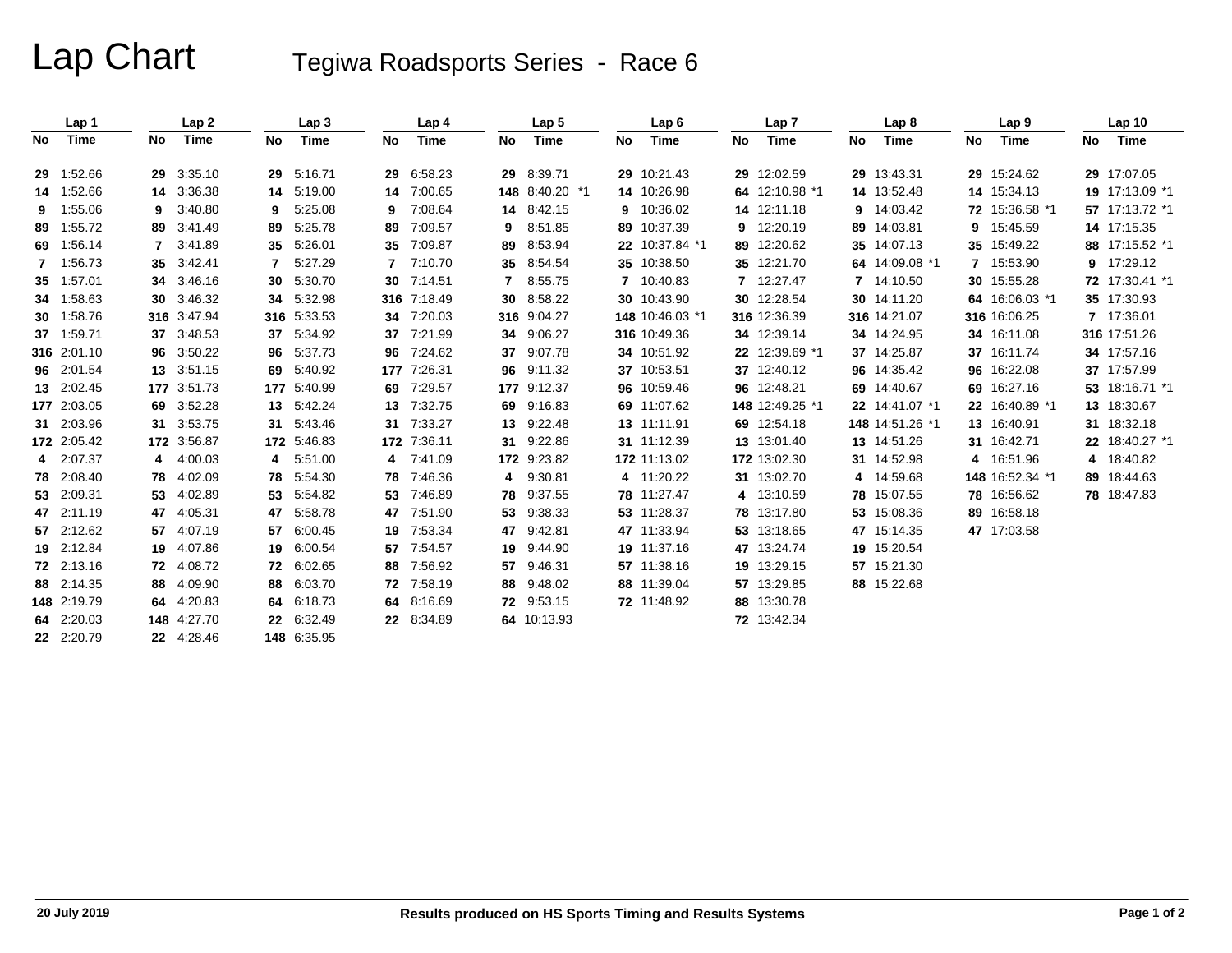# Lap Chart Tegiwa Roadsports Series - Race 6

| Lap 11          |     | Lap 12         | Lap <sub>13</sub> |     | Lap 14          | Lap <sub>15</sub> | Lap <sub>16</sub> |    | Lap 17 |    | Lap 18 |    | Lap <sub>19</sub> | Lap20   |  |
|-----------------|-----|----------------|-------------------|-----|-----------------|-------------------|-------------------|----|--------|----|--------|----|-------------------|---------|--|
| No Time         | No. | Time           | No Time           | No. | Time            | No Time           | No Time           | No | Time   | No | Time   | No | Time              | No Time |  |
|                 |     |                |                   |     |                 |                   |                   |    |        |    |        |    |                   |         |  |
| 29 18:48.58     |     | 29 20:30.27    | 29 22:12.40       |     | 29 23:54.66     | 9 26:02.49        |                   |    |        |    |        |    |                   |         |  |
| 30 18:51.46 *1  |     | 4 20:30.76 *1  | 89 22:13.10 *1    |     | 13 23:54.89 *2  | 19 26:03.60 *2    |                   |    |        |    |        |    |                   |         |  |
| 148 18:53.37 *2 |     | 30 20:39.75 *1 | 148 22:17.96 *3   |     | 89 23:55.75 *1  | 22 26:09.71 *3    |                   |    |        |    |        |    |                   |         |  |
| 47 18:53.83 *1  |     | 88 20:40.22 *2 | 30 22:22.90 *1    |     | 31 24:00.30 *1  | 148 26:22.26 *3   |                   |    |        |    |        |    |                   |         |  |
| 14 18:57.55     |     | 22 20:42.01 *2 | 47 22:34.34 *1    |     | 22 24:02.54 *3  | 316 26:22.45 *1   |                   |    |        |    |        |    |                   |         |  |
| 19 19:04.40 *1  |     | 47 20:44.22 *1 | 57 22:37.06 *2    |     | 78 24:03.96 *2  | 37 26:23.90 *1    |                   |    |        |    |        |    |                   |         |  |
| 57 19:05.04 *1  |     | 9 20:55.07     | 9 22:37.21        |     | 7 24:05.05 *1   | 57 26:27.05 *2    |                   |    |        |    |        |    |                   |         |  |
| 9 19:09.95      |     | 35 20:56.21    | 35 22:38.65       |     | 30 24:08.57 *1  | 88 26:28.86 *2    |                   |    |        |    |        |    |                   |         |  |
| 35 19:13.05     |     | 19 20:59.93 *1 | 88 22:44.51 *2    |     | 9 24:19.92      | 34 26:33.86 *1    |                   |    |        |    |        |    |                   |         |  |
| 64 19:17.05 *2  |     | 7 21:03.49     | 72 22:53.72 *2    |     | 148 24:24.89 *3 | 64 26:34.38 *2    |                   |    |        |    |        |    |                   |         |  |
| 7 19:18.84      |     | 34 21:06.62 *1 | 19 22:53.74 *1    |     | 57 24:35.43 *2  | 96 26:40.64 *1    |                   |    |        |    |        |    |                   |         |  |
| 72 19:23.03 *1  |     | 64 21:11.47 *2 | 34 22:58.43 *1    |     | 88 24:37.48 *2  | 72 26:44.55 *2    |                   |    |        |    |        |    |                   |         |  |
| 96 19:23.37 *1  |     | 96 21:15.48 *1 | 64 22:59.84 *2    |     | 34 24:47.30 *1  | 29 27:10.51       |                   |    |        |    |        |    |                   |         |  |
| 69 19:26.46 *1  |     | 69 21:15.81 *1 | 69 23:01.93 *1    |     | 64 24:48.11 *2  | 4 27:24.23 *1     |                   |    |        |    |        |    |                   |         |  |
| 316 19:36.18    |     | 316 21:21.56   | 96 23:03.41 *1    |     | 72 24:51.66 *2  | 89 27:24.76       |                   |    |        |    |        |    |                   |         |  |
| 37 19:44.20     |     | 37 21:32.02    | 316 23:07.15      |     | 96 24:52.00 *1  | 53 27:28.33 *1    |                   |    |        |    |        |    |                   |         |  |
| 53 20:11.00 *1  |     | 53 22:00.42 *1 | 37 23:19.58       |     | 4 25:34.60 *1   | 13 27:37.46 *1    |                   |    |        |    |        |    |                   |         |  |
| 13 20:19.10     |     | 78 22:10.59 *1 | 4 23:40.03 *1     |     | 89 25:38.66     | 35 27:37.58       |                   |    |        |    |        |    |                   |         |  |
| 31 20:19.74     |     | 31 22:10.69    | 53 23:48.98 *1    |     | 53 25:40.67 *1  | 47 27:39.46 *1    |                   |    |        |    |        |    |                   |         |  |
| 89 20:28.01     |     |                |                   |     | 47 25:43.41 *1  | 78 27:41.15 *1    |                   |    |        |    |        |    |                   |         |  |
|                 |     |                |                   |     | 35 25:44.90     | 7 27:45.45        |                   |    |        |    |        |    |                   |         |  |
|                 |     |                |                   |     | 13 25:47.72 *1  | 19 28:05.73 *1    |                   |    |        |    |        |    |                   |         |  |
|                 |     |                |                   |     | 31 25:48.44     | 22 28:07.24 *2    |                   |    |        |    |        |    |                   |         |  |
|                 |     |                |                   |     | 78 25:52.43 *1  | 316 28:19.42      |                   |    |        |    |        |    |                   |         |  |
|                 |     |                |                   |     | 7 25:58.75      | 37 28:19.74       |                   |    |        |    |        |    |                   |         |  |
|                 |     |                |                   |     |                 | 148 28:20.09 *2   |                   |    |        |    |        |    |                   |         |  |
|                 |     |                |                   |     |                 | 57 28:20.66 *1    |                   |    |        |    |        |    |                   |         |  |
|                 |     |                |                   |     |                 | 64 28:21.59 *1    |                   |    |        |    |        |    |                   |         |  |
|                 |     |                |                   |     |                 | 88 28:21.70 *1    |                   |    |        |    |        |    |                   |         |  |
|                 |     |                |                   |     |                 | 34 28:22.44       |                   |    |        |    |        |    |                   |         |  |
|                 |     |                |                   |     |                 | 96 28:27.10       |                   |    |        |    |        |    |                   |         |  |
|                 |     |                |                   |     |                 | 72 28:36.18 *1    |                   |    |        |    |        |    |                   |         |  |
|                 |     |                |                   |     |                 | 31 28:57.05       |                   |    |        |    |        |    |                   |         |  |
|                 |     |                |                   |     |                 |                   |                   |    |        |    |        |    |                   |         |  |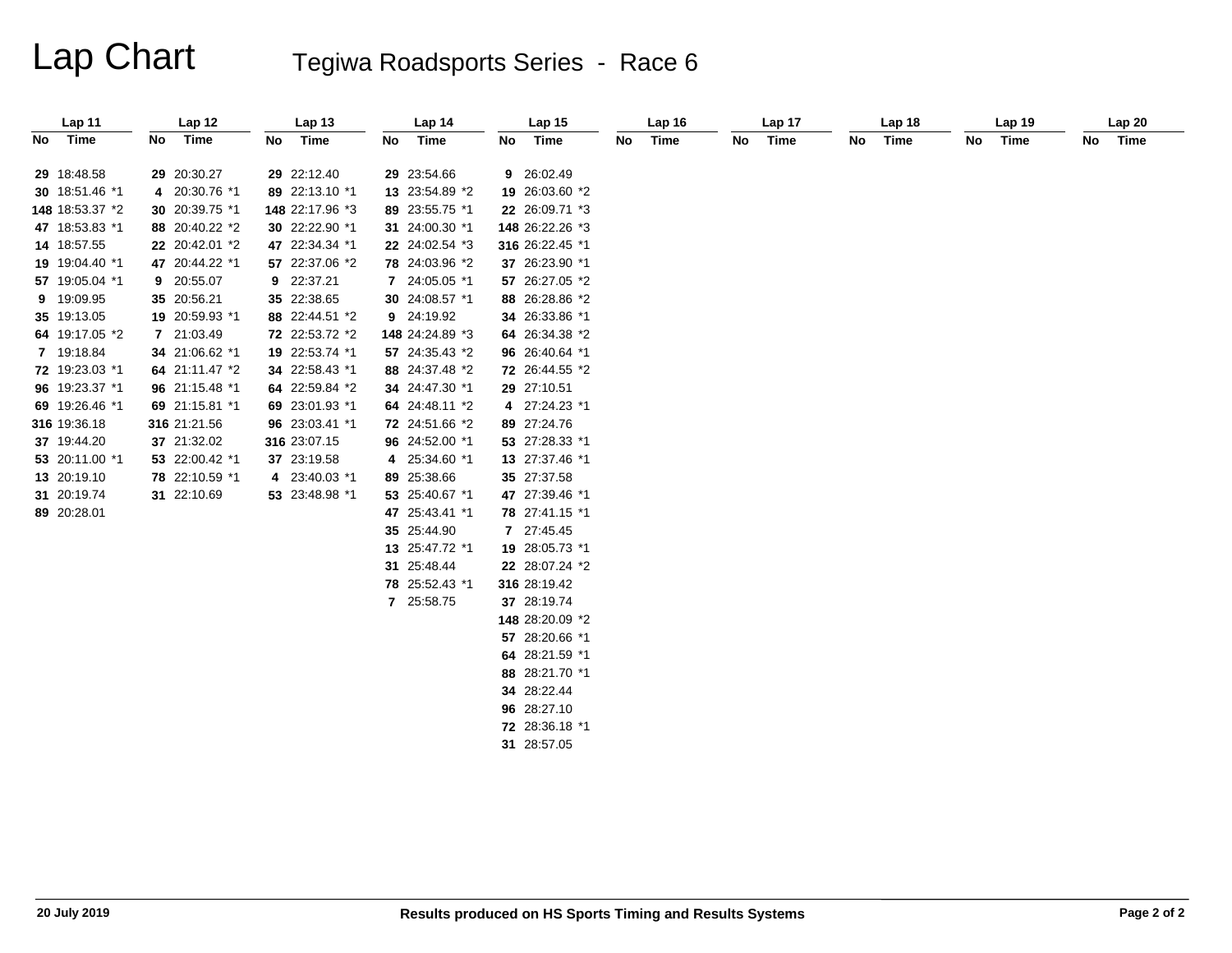# **Tegiwa Roadsports Series**

### **LAP TIMES - Race 6**

| 4              |                             | <b>Peter HIGTON</b>            |                                                 |                                |                                      |                           |                        |                           |                                             |              |                            |
|----------------|-----------------------------|--------------------------------|-------------------------------------------------|--------------------------------|--------------------------------------|---------------------------|------------------------|---------------------------|---------------------------------------------|--------------|----------------------------|
|                | Lap<br>$1 \quad \Box$<br>11 | $\sim$ 1<br>2:00.04<br>1:49.94 | 2 <sup>7</sup><br>1:52.66<br>3:09.27            | $\sim$ 3<br>1:50.97<br>1:54.57 | $\overline{4}$<br>1:50.09<br>1:49.63 | 1:49.72                   | $5 \t\t 6$<br>1:49.41  | $\overline{7}$<br>1:50.37 | 8<br>1:49.09                                | 9<br>1:52.28 | 10 <sup>°</sup><br>1:48.86 |
| $\overline{7}$ |                             | <b>Andy EBDON</b>              |                                                 |                                |                                      |                           |                        |                           |                                             |              |                            |
|                | Lap                         | $\overline{1}$                 | 2 <sup>1</sup>                                  | $\overline{\mathbf{3}}$        | $\overline{\mathbf{4}}$              | 5 <sup>1</sup>            | 6                      | $\mathbf{7}$              | 8                                           | $9^{\circ}$  | 10 <sub>1</sub>            |
|                |                             |                                | 1:45.16                                         | 1:45.40                        | 1:43.41                              | 1:45.05                   | 1:45.08                |                           | 1:46.64  1:43.03                            | 1:43.40      | 1:42.11                    |
|                |                             | 11  1:42.83                    | 1:44.65                                         | 3:01.56                        | 1:53.70                              | 1:46.70                   |                        |                           |                                             |              |                            |
| 9              |                             | <b>Peter ERCEG</b>             |                                                 |                                |                                      |                           |                        |                           |                                             |              |                            |
|                | Lap                         | $\sim$ 1.                      |                                                 | $2 \t 3$                       | $\sim$ 4                             |                           | $5 \t\t 6 \t\t 7$      |                           | 8                                           | 9            | $\blacksquare$ 10          |
|                |                             |                                | 1:45.74                                         | 1:44.28                        | 1:43.56                              | 1:43.21                   | 1:44.17                | 1:44.17                   | 1:43.23                                     | 1:42.17      | 1:43.53                    |
|                | 11                          | 1:40.83                        | 1:45.12                                         | 1:42.14                        | 1:42.71                              | 1:42.57                   |                        |                           |                                             |              |                            |
| 13             |                             | <b>David SHEAD</b>             |                                                 |                                |                                      |                           |                        |                           |                                             |              |                            |
|                | Lap                         | $\blacktriangleleft$           | $2^{\circ}$                                     | $\sim$ 3                       | $\overline{4}$                       | 5 <sub>1</sub>            | 6                      | $\mathbf{7}$              | 8.                                          | $9^{\circ}$  | 10 <sup>°</sup>            |
|                |                             |                                | 1:48.70                                         | 1:51.09                        | 1:50.51                              | 1:49.73                   | 1:49.43                | 1:49.49                   | 1:49.86                                     | 1:49.65      | 1:49.76                    |
|                |                             | 11  1:48.43                    | 3:35.79                                         | 1:52.83                        | 1:49.74                              |                           |                        |                           |                                             |              |                            |
| 14             |                             | <b>Chris MORTON</b>            |                                                 |                                |                                      |                           |                        |                           |                                             |              |                            |
|                | Lap                         | $\sim$ 1                       | 2 <sub>2</sub>                                  | $\sim$ 3                       | 4                                    |                           | $5 \t\t 6 \t\t 7$      |                           | 8                                           | 9            | $\blacksquare$ 10          |
|                |                             |                                | 1:43.72                                         | 1:42.62                        | 1:41.65                              | 1:41.50                   | 1:44.83                | 1:44.20                   | 1:41.30                                     | 1:41.65      | 1:41.22                    |
|                | 11                          | 1:42.20                        |                                                 |                                |                                      |                           |                        |                           |                                             |              |                            |
| 19             |                             | <b>Tony HOBBS</b>              |                                                 |                                |                                      |                           |                        |                           |                                             |              |                            |
|                | Lap                         | $\sim$ 1                       | 2 <sup>7</sup>                                  | $\sim$ 3                       | $\overline{4}$                       | 5 <sub>1</sub>            | 6                      | $\mathbf{7}$              | 8.                                          | $9^{\circ}$  | 10 <sup>°</sup>            |
|                | 11                          | 1 2:03.83<br>1:55.53           | 1:55.02<br>1:53.81                              | 1:52.68<br>3:09.86             | 1:52.80<br>2:02.13                   | 1:51.56                   | 1:52.26                | 1:51.99                   | 1:51.39                                     | 1:52.55      | 1:51.31                    |
| 22             |                             | <b>Chris FANTANA</b>           |                                                 |                                |                                      |                           |                        |                           |                                             |              |                            |
|                |                             |                                |                                                 |                                |                                      |                           |                        |                           |                                             |              |                            |
|                | Lap<br>$1 \quad \Box$       | $\blacksquare$<br>2:09.66      | $\mathbf{2}$<br>2:07.67                         | $\mathbf{3}$<br>2:04.03        | 4<br>2:02.40                         | 5 <sub>1</sub><br>2:02.95 | $6^{\circ}$<br>2:01.85 | $\mathbf{7}$<br>2:01.38   | 8<br>1:59.82                                | 9<br>1:59.38 | 10 <sup>°</sup><br>2:01.74 |
|                | 11                          |                                | 3:20.53 2:07.17 1:57.53                         |                                |                                      |                           |                        |                           |                                             |              |                            |
| 29             |                             | <b>Matthew WEYMOUTH</b>        |                                                 |                                |                                      |                           |                        |                           |                                             |              |                            |
|                |                             | Lap 1 2 3 4 5 6 7 8 9 10       |                                                 |                                |                                      |                           |                        |                           |                                             |              |                            |
|                |                             |                                | 1:42.44                                         | 1:41.61                        |                                      |                           |                        |                           | 1:41.72  1:41.16  1:40.72                   |              | 1:41.31  1:42.43           |
|                |                             | 11  1:41.53  1:41.69           |                                                 | 1:42.13                        | 1:42.26                              | 3:15.85                   |                        |                           |                                             |              |                            |
| 30             |                             | <b>Sam SMITH</b>               |                                                 |                                |                                      |                           |                        |                           |                                             |              |                            |
|                | Lap                         | $\sim$ 1                       | $\overline{\mathbf{2}}$ $\overline{\mathbf{3}}$ |                                |                                      |                           |                        |                           | 4 5 6 7 8 9 10                              |              |                            |
|                |                             |                                |                                                 |                                |                                      |                           |                        |                           | 1:43.81  1:43.71  1:45.68  1:44.64  1:42.66 | 1:44.08      | 2:56.18                    |
|                |                             | 11   1:48.29                   | 1:43.15                                         | 1:45.67                        |                                      |                           |                        |                           |                                             |              |                            |
| 31             |                             | <b>Matthew WELFORD</b>         |                                                 |                                |                                      |                           |                        |                           |                                             |              |                            |
|                | Lap                         | 1 2 3 4 5 6 7 8 9 10           |                                                 |                                |                                      |                           |                        |                           |                                             |              |                            |
|                |                             |                                | 1:49.79                                         | 1:49.71                        |                                      | 1:49.81  1:49.59          |                        |                           | 1:49.53  1:50.31  1:50.28                   |              | 1:49.73  1:49.47           |
|                | 11                          |                                | 1:47.56 1:50.95                                 | 1:49.61                        | 1:48.14                              | 3:08.61                   |                        |                           |                                             |              |                            |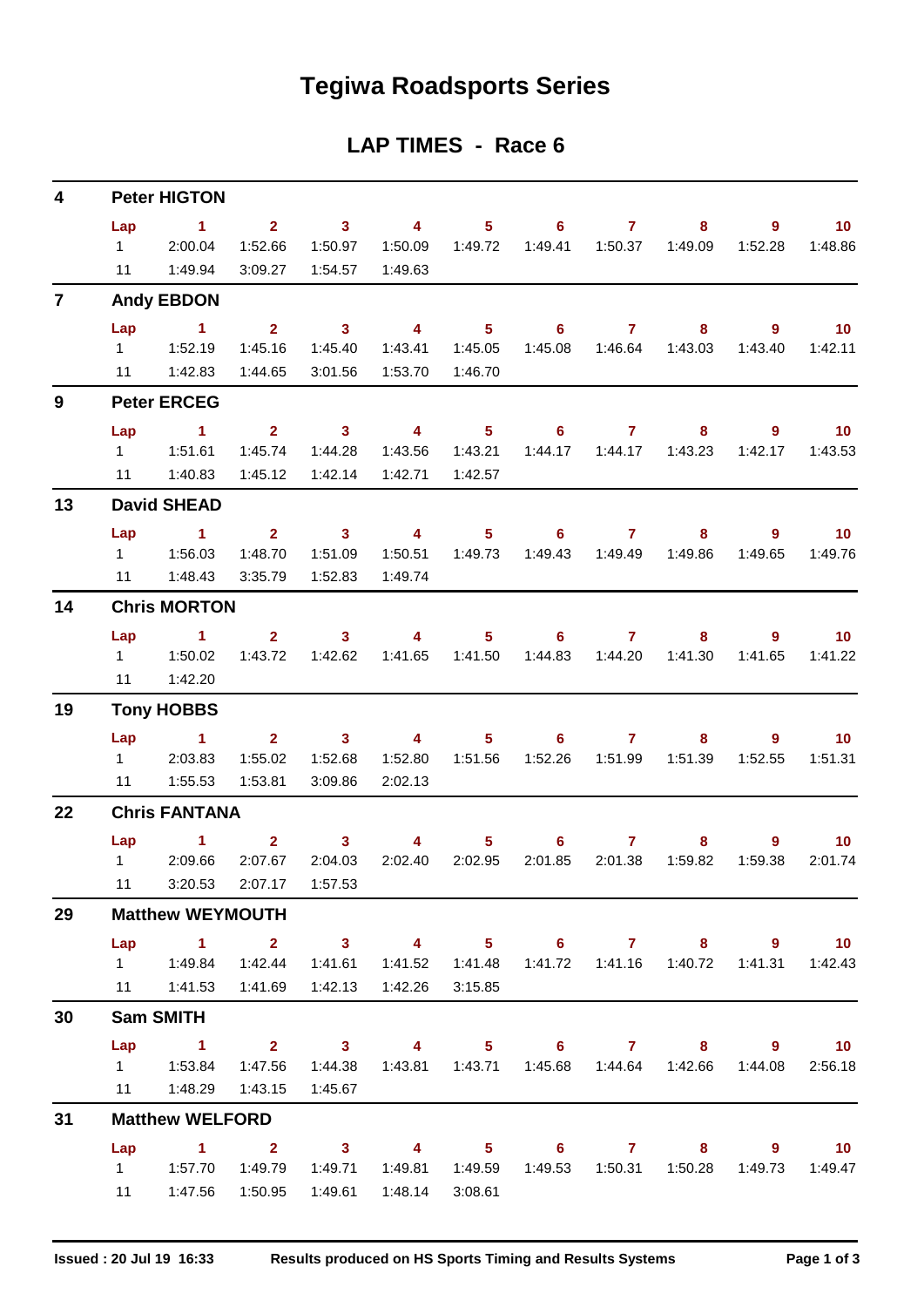| 34 |                | Dan ROGERS                                                                                                                                                                                                                                                  |                |                         |                         |                  |                            |                |                                             |             |                   |
|----|----------------|-------------------------------------------------------------------------------------------------------------------------------------------------------------------------------------------------------------------------------------------------------------|----------------|-------------------------|-------------------------|------------------|----------------------------|----------------|---------------------------------------------|-------------|-------------------|
|    | Lap            | $\sim$ 1                                                                                                                                                                                                                                                    |                | $2 \t 3$                | $\sim$ 4 $\sim$         |                  | $5 \t\t 6 \t\t 7$          |                | 8                                           | 9           | $\blacksquare$ 10 |
|    |                | 111.54.45                                                                                                                                                                                                                                                   | 1:47.53        | 1:46.82                 | 1:47.05                 | 1:46.24          | 1:45.65                    |                | 1:47.22  1:45.81                            | 1:46.13     | 1:46.08           |
|    | 11             | 3:09.46                                                                                                                                                                                                                                                     | 1:51.81        | 1:48.87                 | 1:46.56                 | 1:48.58          |                            |                |                                             |             |                   |
| 35 |                | <b>Alex DI DONATO</b>                                                                                                                                                                                                                                       |                |                         |                         |                  |                            |                |                                             |             |                   |
|    | Lap            | $\sim$ 1                                                                                                                                                                                                                                                    | 2 <sup>1</sup> | $\sim$ 3                | $\overline{\mathbf{4}}$ | 5 <sub>1</sub>   | 6                          | $\mathbf{7}$   | 8                                           | $9^{\circ}$ | 10                |
|    |                | 1 1:52.47                                                                                                                                                                                                                                                   | 1:45.40        | 1:43.60                 | 1:43.86                 | 1:44.67          |                            |                |                                             | 1:42.09     | 1:41.71           |
|    |                | 11   1:42.12                                                                                                                                                                                                                                                | 1:43.16        | 1:42.44                 | 3:06.25                 | 1:52.68          |                            |                |                                             |             |                   |
| 37 |                | <b>Adam READ</b>                                                                                                                                                                                                                                            |                |                         |                         |                  |                            |                |                                             |             |                   |
|    | Lap            | $\sim$ 1                                                                                                                                                                                                                                                    |                | $2 \t 3$                | $\sim$ 4                |                  | $5 \t\t 6 \t\t 7$          |                | 8                                           | 9           | $\sim$ 10         |
|    |                |                                                                                                                                                                                                                                                             | 1:48.82        | 1:46.39                 | 1:47.07                 | 1:45.79          |                            |                | 1:45.75                                     | 1:45.87     | 1:46.25           |
|    |                | 11   1:46.21                                                                                                                                                                                                                                                | 1:47.82        | 1:47.56                 |                         | 3:04.32  1:55.84 |                            |                |                                             |             |                   |
| 47 |                | <b>Stuart GIBBONS</b>                                                                                                                                                                                                                                       |                |                         |                         |                  |                            |                |                                             |             |                   |
|    | Lap            | $\blacktriangleleft$                                                                                                                                                                                                                                        | $2^{\circ}$    | $\sim$ 3                | $\overline{\mathbf{4}}$ | $5 -$            | $\overline{\phantom{a}}$ 6 | $\overline{7}$ | 8                                           | $9^{\circ}$ | 10 <sub>1</sub>   |
|    |                | 1 2:03.35                                                                                                                                                                                                                                                   | 1:54.12        | 1:53.47                 | 1:53.12                 | 1:50.91          |                            |                | 1:51.13  1:50.80  1:49.61                   | 1:49.23     | 1:50.25           |
|    |                | 11  1:50.39                                                                                                                                                                                                                                                 | 1:50.12        | 3:09.07                 | 1:56.05                 |                  |                            |                |                                             |             |                   |
| 53 |                | <b>Stephen DOCKER</b>                                                                                                                                                                                                                                       |                |                         |                         |                  |                            |                |                                             |             |                   |
|    | Lap            | $\overline{1}$ $\overline{2}$                                                                                                                                                                                                                               |                | $\overline{\mathbf{3}}$ | $\overline{\mathbf{4}}$ |                  | $5 \t\t 6 \t\t 7$          |                | 8                                           | 9           | $\sim$ 10         |
|    |                | 1 2:02.09                                                                                                                                                                                                                                                   | 1:53.58        | 1:51.93                 | 1:52.07                 | 1:51.44          | 1:50.04                    | 1:50.28        | 1:49.71                                     | 3:08.35     | 1:54.29           |
|    |                | 11   1:49.42                                                                                                                                                                                                                                                | 1:48.56        | 1:51.69                 | 1:47.66                 |                  |                            |                |                                             |             |                   |
| 57 |                | <b>Jonathan ATKINSON</b>                                                                                                                                                                                                                                    |                |                         |                         |                  |                            |                |                                             |             |                   |
|    | Lap            | $\sim$ 1                                                                                                                                                                                                                                                    | $2^{\circ}$    | $\sim$ 3                | $\sim$ 4                |                  | $5 \t\t 6 \t\t 7$          |                | 8                                           | 9           | 10                |
|    |                | 1 2:03.91                                                                                                                                                                                                                                                   | 1:54.57        | 1:53.26                 | 1:54.12                 | 1:51.74          |                            |                |                                             | 1:52.42     | 1:51.32           |
|    | 11             | 3:32.02                                                                                                                                                                                                                                                     | 1:58.37        | 1:51.62                 | 1:53.61                 |                  |                            |                |                                             |             |                   |
| 64 |                | <b>Simon WALKER</b>                                                                                                                                                                                                                                         |                |                         |                         |                  |                            |                |                                             |             |                   |
|    |                | <b>Lap</b> and the set of the set of the set of the set of the set of the set of the set of the set of the set of the set of the set of the set of the set of the set of the set of the set of the set of the set of the set of the<br>$\blacktriangleleft$ | $\mathbf{2}$   | 3 <sup>1</sup>          | 4                       |                  | $6^{\circ}$<br>$5^{\circ}$ | $\mathbf{7}$   | 8                                           | 9           | 10 <sup>°</sup>   |
|    | $1 \quad \Box$ | 2:09.59                                                                                                                                                                                                                                                     | 2:00.80        | 1:57.90                 | 1:57.96                 | 1:57.24          | 1:57.05                    | 1:58.10        | 1:56.95                                     | 3:11.02     | 1:54.42           |
|    |                | 11   1:48.37   1:48.27   1:46.27   1:47.21                                                                                                                                                                                                                  |                |                         |                         |                  |                            |                |                                             |             |                   |
| 69 |                | <b>Wayne ROTHWELL</b>                                                                                                                                                                                                                                       |                |                         |                         |                  |                            |                |                                             |             |                   |
|    | Lap            | 1 2 3 4 5 6 7 8 9 10                                                                                                                                                                                                                                        |                |                         |                         |                  |                            |                |                                             |             |                   |
|    |                |                                                                                                                                                                                                                                                             | 1:56.14        | 1:48.64                 |                         |                  |                            |                |                                             | 1:46.49     | 2:59.30           |
|    |                | 11  1:49.35                                                                                                                                                                                                                                                 | 1:46.12        |                         |                         |                  |                            |                |                                             |             |                   |
| 72 |                | <b>Thomas SILK</b>                                                                                                                                                                                                                                          |                |                         |                         |                  |                            |                |                                             |             |                   |
|    | Lap            | $\sim$ 1                                                                                                                                                                                                                                                    |                | $2 \t 3$                |                         |                  |                            |                | 4 5 6 7 8 9 10                              |             |                   |
|    |                | 1 2:03.76                                                                                                                                                                                                                                                   |                | 1:55.56  1:53.93        |                         |                  |                            |                |                                             |             | 1:53.83  1:52.62  |
|    |                | 11 3:30.69                                                                                                                                                                                                                                                  | 1:57.94        | 1:52.89                 | 1:51.63                 |                  |                            |                |                                             |             |                   |
| 78 |                | <b>Pete SEELY</b>                                                                                                                                                                                                                                           |                |                         |                         |                  |                            |                |                                             |             |                   |
|    | Lap            | $\sim$ $\sim$ 1.                                                                                                                                                                                                                                            |                | 2 3 4 5 6 7 8 9 10      |                         |                  |                            |                |                                             |             |                   |
|    |                | 1 2:00.20                                                                                                                                                                                                                                                   | 1:53.69        | 1:52.21                 |                         |                  |                            |                | 1:52.06  1:51.19  1:49.92  1:50.33  1:49.75 | 1:49.07     | 1:51.21           |
|    |                | 11 3:22.76                                                                                                                                                                                                                                                  |                | 1:53.37   1:48.47       | 1:48.72                 |                  |                            |                |                                             |             |                   |
| 88 |                | lan DEAVES                                                                                                                                                                                                                                                  |                |                         |                         |                  |                            |                |                                             |             |                   |
|    | Lap            | $\sim$ 1                                                                                                                                                                                                                                                    |                | $2 \qquad 3 \qquad 4$   |                         |                  | $5 \t\t 6 \t\t 7$          |                |                                             | $8 - 1$     | $9 \t 10$         |
|    |                | 1 2:05.10                                                                                                                                                                                                                                                   |                |                         |                         |                  |                            |                |                                             |             | 3:24.70           |
|    | 11             | 2:04.29                                                                                                                                                                                                                                                     | 1:52.97        | 1:51.38                 | 1:52.84                 |                  |                            |                |                                             |             |                   |